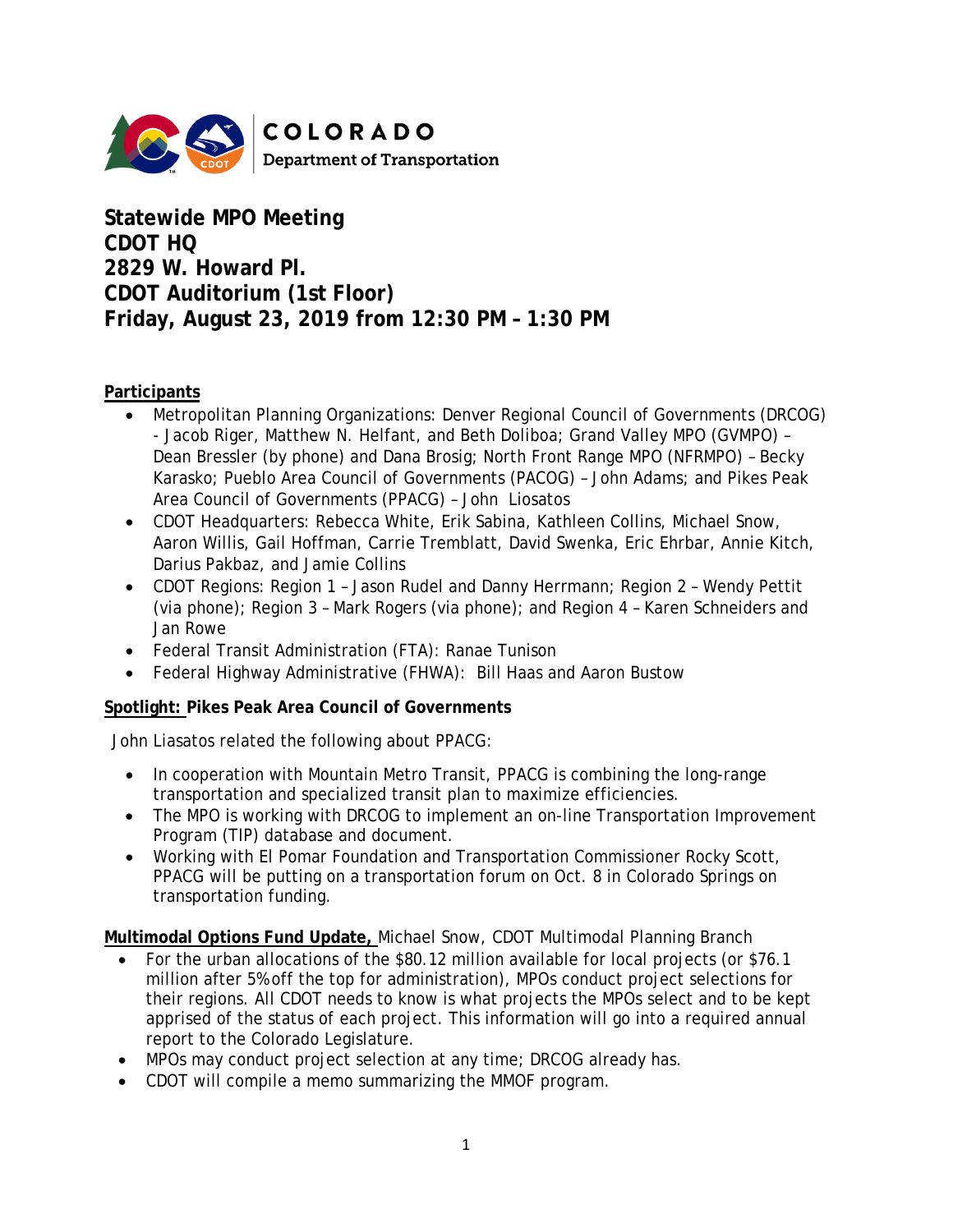• A 50% match is required. However, MPOs may request that the TC reduce or eliminate the match requirement on individual projects if they can demonstrate extraordinary need or disadvantage on behalf of the project sponsor.

**CDOT 10-Year STIP Project Selection in Metro Areas**, Tim Kirby, CDOT Multimodal Branch and CDOT Region 1 Staff

- As summarized by John Liosatos, some of the issues that arose from the Statewide Transportation Advisory Committee (STAC) meeting discussion that morning were:
	- o How do we reconcile what we did in the past with what we will do in the future?
	- o What criteria is used to get a project in the Project Development Program?
	- o What is the relationship between the Statewide Transportation Improvement Program (STIP) and the Development Program?
	- o The involvement of the rural TPRs and MPOs in updating their portion of the Development Program
- John Liosatos suggested CDOT produce a graphic showing how a project becomes listed in the 10-Year Pipeline of Projects, how a project is implemented, and who are the decision makers at each stage.
- Rebecca White said statewide projects might not arise from regional plans. Examples might be improvements to the Eisenhower-Johnson Memorial Tunnel and to the Vail Pass Rest Area.
- Becky Karasko asked when CDOT would provide the program estimates for the TA, STP-Metro, and CPG funding sources so MPOs know approximately how much funding they should include in their long-range transportation plans, and John Liasotos warned of potential problems if statewide priorities reduce the amount of money for MPOs.
- The rural v. urban divide evident in the STAC discussion is taking the conversation the wrong direction; the real problem is that the funding pie isn't big enough, John Liosatos said.
- The Transportation Commission (TC) has not acted on the Regional Priority Program (RPP) formula yet. DRCOG's problem with the RPP formula is that it is inequitable for DRCOG. Jacob Riger asked CDOT not to use the RPP formula for other sources of money, as it has in the past.
- In the absence of full program distribution, NFRMPO used the projections from the 2040 distribution for its 2045 regional transportation plan.

**EJ Equity** – Matthew Helfant, DRCOG (Presentation included in agenda packet)

- Matthew discussed a population-based approach to environmental justice (EJ) equity. He demonstrated with three somewhat overlapping maps of minority population areas, low-income areas, and transit accessibility and EJ areas.
- An Equity/Civic Advisory Committee one of several ideas he learned about at a recent EJ class – could inform decision makers about concerns of EJ and other vulnerable communities, and serve as a bridge between an MPO and EJ communities to facilitate meaningful dialogue and build relationships.

**Front Range Passenger Rail Update,** Randy Grauberger, Front Range Rail

• The Front Range Passenger Rail Commission has three responsibilities: preserve Amtrak's Southwest Chief service across southeast Colorado; consider re-routing the Southwest Chef service between La Junta and Trinidad by way of Pueblo and Walsenburg and pursue possible Amtrak Southwest Chief service into Pueblo and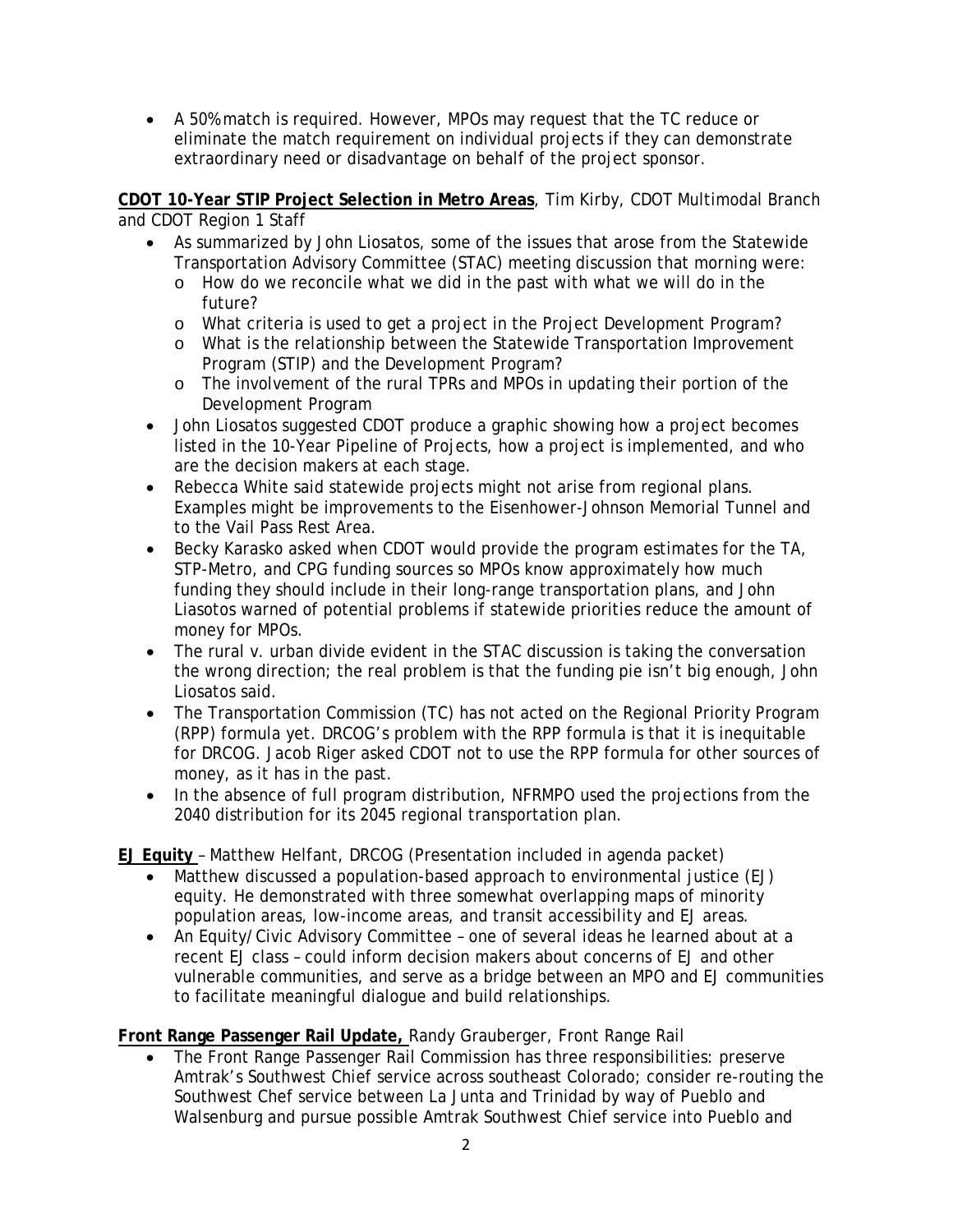Colorado Springs from La Junta; and facilitate development of Front Range Passenger Rail service.

- Randy said the board has selected the HDR consultant team to develop a rail service development plan, which is required if Front Range Passenger Rail wants to receive Federal Railroad Administration funds. Completion of the rail service development plan is projected for mid-2020.
- The second part of the planning effort is an environmental impact statement that will begin in spring 2020. The EIS will employ streamlined techniques.
- Public engagement will include Segment Stakeholder Coalitions for the north, central, and southern parts of the rail corridor from Pueblo to Fort Collins.
- Those who wish to weigh in on passenger rail along the Front Range can do so at this site: [https://Frontrangerail.metroquest.com.](https://frontrangerail.metroquest.com/)

**Funding Programs Update –** Tim Kirby, CDOT Multimodal Planning Branch

- Update on CMAQ and Funding Forecasts for TAP, STP-M, and Metro Planning
	- o Becky Karasko said she and other MPO representatives need program distribution numbers for long-range planning.
	- o NFRMPO completed its 2045 SWP by projecting program distribution figures for the 2040 plan forward. She knows that as more program distribution numbers become available, she will need to amend the 2045 SWP.
	- o Tim Kirby said he would try to get answers for the MPOs. The TC adopted formulas for all formula programs but RPP, CMAQ, and FASTER Safety.
	- o Jacob Riger said program distribution figures are not as critical for DRCOG as for NFRMPO, but they will be soon.

**Performance Measures and Long-Range Plans**, Darius Pakbaz, Performance and Asset Management

- In September, the CDOT PAM will present current condition for PM 2 (Infrastructure) and PM 3 (System Performance) in preparation for target adjustment conversations later in the year.
- PAM will have a file for each MPO and the current condition for PM 2 and PM 3.
- The PM 3 peak-hour excessive delay (PHED) per capita and non-single-occupancy vehicle measures only applies to DRCOG due to its population of more than 1 million and being in non-attainment for CMAQ pollutants. PAM will have a monthly reliability figure for travel time for DRCOG.
- MPOs can update their 4-year targets every 2 years after the state has made a target adjustment or set a new target.

## **Other Business**

- SWMPO "Spotlight" Schedule
	- o GVMPO September
	- o CDOT October
- Other Future Agenda Topics?
- Erik Sabina announced that the TC agreed last month to put \$1 million toward the statewide travel survey. Another \$1.25 million will come from Statewide Planning and Research federal funds over about 2 years. The MPOs also will contribute to the effort.